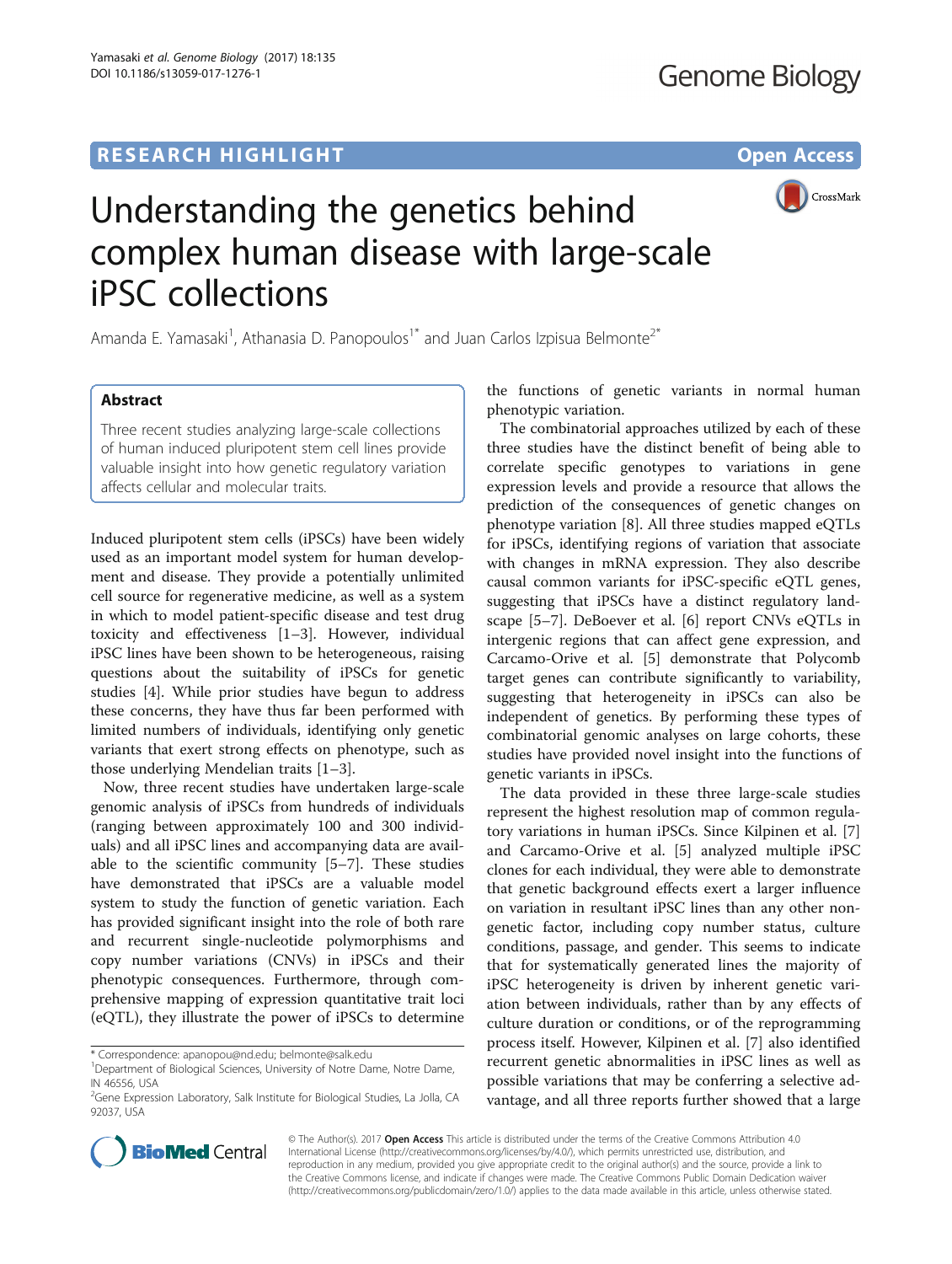proportion of genomic variations between iPSC lines affected genes involved in stem cell maintenance, and the efficiency with which iPSCs differentiate [[5](#page-2-0)–[7\]](#page-2-0). It is possible that this variation could affect expression of these genes, and thus the pluripotency or differentiation capabilities of these cells. Further studies are needed to determine whether these genetic variants could affect the current gene-expression based methods of evaluating iPSC pluripotency and differentiation efficiency, or whether these effects are so small that they are entirely outweighed by environmental factors [[6\]](#page-2-0).

## How does understanding genomic variation in iPSCs help in the study of human disease?

The correlations between genomic variation and functional consequences are of particular interest in iPSCs. Since these cells can theoretically be differentiated into any cell type, they allow for the analysis of specific genomic changes that may have significantly different effects dependent on cell type. For example, Kilpinen et al. [[7\]](#page-2-0) identify a genomic variation in iPSCs that affects the regulation of TERT expression and telomerase activity, which they showed has significant effects in pluripotent or stem-like cells, but likely exerts little effect in differentiated cells, where TERT expression is usually silenced. However, cancer cells reactivate telomerase activity, meaning that this particular genomic variant, and others like it, may be useful to study diseases that affect cells only in limited states of cell growth and differentiation [\[7](#page-2-0)]. DeBoever et al. [\[6](#page-2-0)] showed that rare inherited variants with moderate effect can also be examined in this model system. They found that rare single-nucleotide variants (SNVs) in iPSC lines generally act to decrease expression of their associated genes, but exert a much smaller effect than rare CNVs, despite being more abundant [[6\]](#page-2-0). These rare variants were not previously detectable in studies using smaller sample sizes. Some of these rare SNVs and CNVs occur in disease-associated loci and were more likely than common variants to have established roles in disease [[6](#page-2-0)], but are difficult to examine using large-scale human cellular model approaches that would require large numbers of difficult to obtain and/ or rare cell types. iPSCs could instead be used to generate a theoretically limitless population of cells that could be differentiated into the relevant cell types and used to study the effects of these rare variants on cellular phenotype and function, or combined with geneediting technology to determine the mechanism behind the effects of the variant [\[3](#page-2-0)]. Thus, these resources are not limited to analysis of pluripotency, but can also serve as powerful tools for a range of questions related to development or disease.

### Conclusions and future work

Overall, these collective findings provide a valuable resource for understanding the genomic and phenotypic variation in iPSCs, and the drivers of this variation that are directly relevant to the use of these cells in understanding disease. This work serves as an important foundation for utilizing iPSCs to test variants identified by genome-wide association studies, as iPSCs can be readily used to interrogate variations that have functional consequences which may be driving disease phenotypes [[9\]](#page-2-0). In addition, predicted models for regulatory networks can be tested using large databases of genomic data [[8\]](#page-2-0). For instance, Carcamo-Orive et al. [[5\]](#page-2-0) utilize the data generated in their study to identify seven genes that serve as key drivers for the genomic variability in iPSCs. The use of iPSCs enables the distinct advantage of not being limited to analysis of molecular phenotypes, but also physiological phenotypes relevant to disease [\[6](#page-2-0)]. These large-scale genetic analyses can be used to dissect complex diseases and specific drug–genotype interactions [\[6](#page-2-0)], even in cases where variants have no effect on the normal function of a gene product, or indeed on the disease phenotype, but are highly relevant to the patientspecific response to treatment [\[10\]](#page-2-0). For example, some genetic variants may be unassociated with known diseases, but could still have an effect on individual responses to drug treatment, such as those based on alterations in immunological or metabolic processing [[10\]](#page-2-0). These genetic variants may be rare, only detectable by screening hundreds or thousands of cell lines. Study of rare variants can be advanced by utilizing iPSC data made available by studies like these, or by generating new lines that can be stored, cultured, and differentiated into any relevant cell type without the need for invasive or repeated sample collection from patients. Thus, the knowledge gained by large-scale genomic studies of iPSCs has broad implications that extend beyond the stem cell field.

#### Abbreviations

CNV: Copy number variation; eQTL: Expression quantitative trait locus; iPSC: Induced pluripotent stem cell; SNV: Single-nucleotide variant

#### Acknowledgements

We thank our colleagues at the University of Notre Dame, the Salk Institute, and the University of California San Diego for helpful discussions.

#### Funding

This work was supported in part by the Indiana Clinical and Translational Sciences Institute funded through grant #UL1 TR001108 (to ADP), a Harper Cancer Research Institute RLAC fellowship (to AEY), and NIH (5 R01 HL123755), G Harold and Leila Y Mathers Charitable Foundation, The Leona M and Harry B Helmsley Charitable Trust, Universidad Católica de Murcia (to JCIB).

#### Authors' contributions

All authors wrote and approved the final manuscript.

#### Competing interests

The authors declare that they have no competing interests.